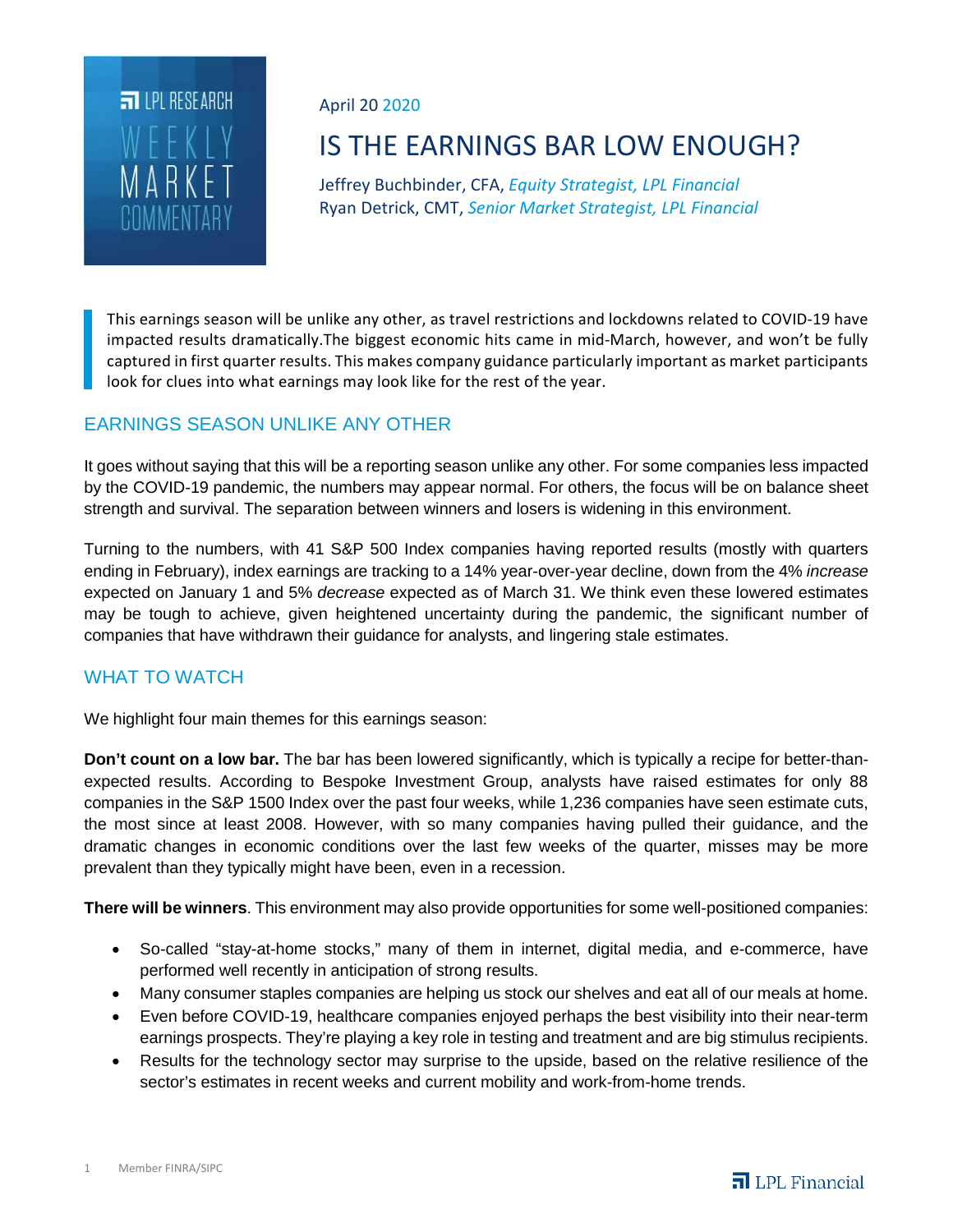**Finding the floor**. For companies most impacted by COVID-19, the focus will be on survival more than anything else. It will be about balance sheets and cash piles. Some of the hardest hit areas will include travelrelated businesses, such as airlines and hotels, and certain brick-and-mortar retailers, restaurants, and entertainment companies that are deemed non-essential and depend on public gatherings. With oil prices having fallen more than 60% in the first quarter, earnings in the energy sector may be extremely challenged.

**All about guidance and scenarios**. With so many companies pulling their outlooks, analysts and strategists forecasting in this environment have had to do some guessing. Given the uncertainty, investors will be looking for help developing credible scenarios depending on how long the stay-at-home orders remain in place. Every country and state is in a different place, increasing forecasting difficulty.

# WHAT WE KNOW ABOUT 2020

While forecasting in this environment is very difficult, we now know more than we did a month ago:

**Recession almost certainly began in March**. We have sufficient evidence to say with confidence that a recession began i[n late March.](https://www.lpl.com/news-media/research-insights/weekly-market-commentary/a-recession-is-here.html) The contraction in US economic activity, measured by gross domestic product, may approach 10% during the second quarter (not annualized). The unemployment rate is at its highest level since the Great Depression, possibly in the low-to-mid teens.

**Containment efforts are working**. In terms of beating this virus, social distancing is working, and the outbreak already may have passed its peak in the United States. The progress has opened the door to easing some lockdown restrictions and a gradual reopening of many state economies in the United States beginning as soon as this week. The Trump administration's guidelines for reopening, released April 16, likely contributed to April 17's stock market rally by shoring up confidence in the recovery. Some promising treatments in development also helped.

**Estimates have collapsed**. Finally, we also know that consensus 2020 earnings estimates for the S&P 500 have fallen precipitously in recent weeks to around \$145, according to FactSet, suggesting that our prior base case earnings forecast for the S&P 500 of \$158–162 may be overly optimistic **[FIGURE 1]**.



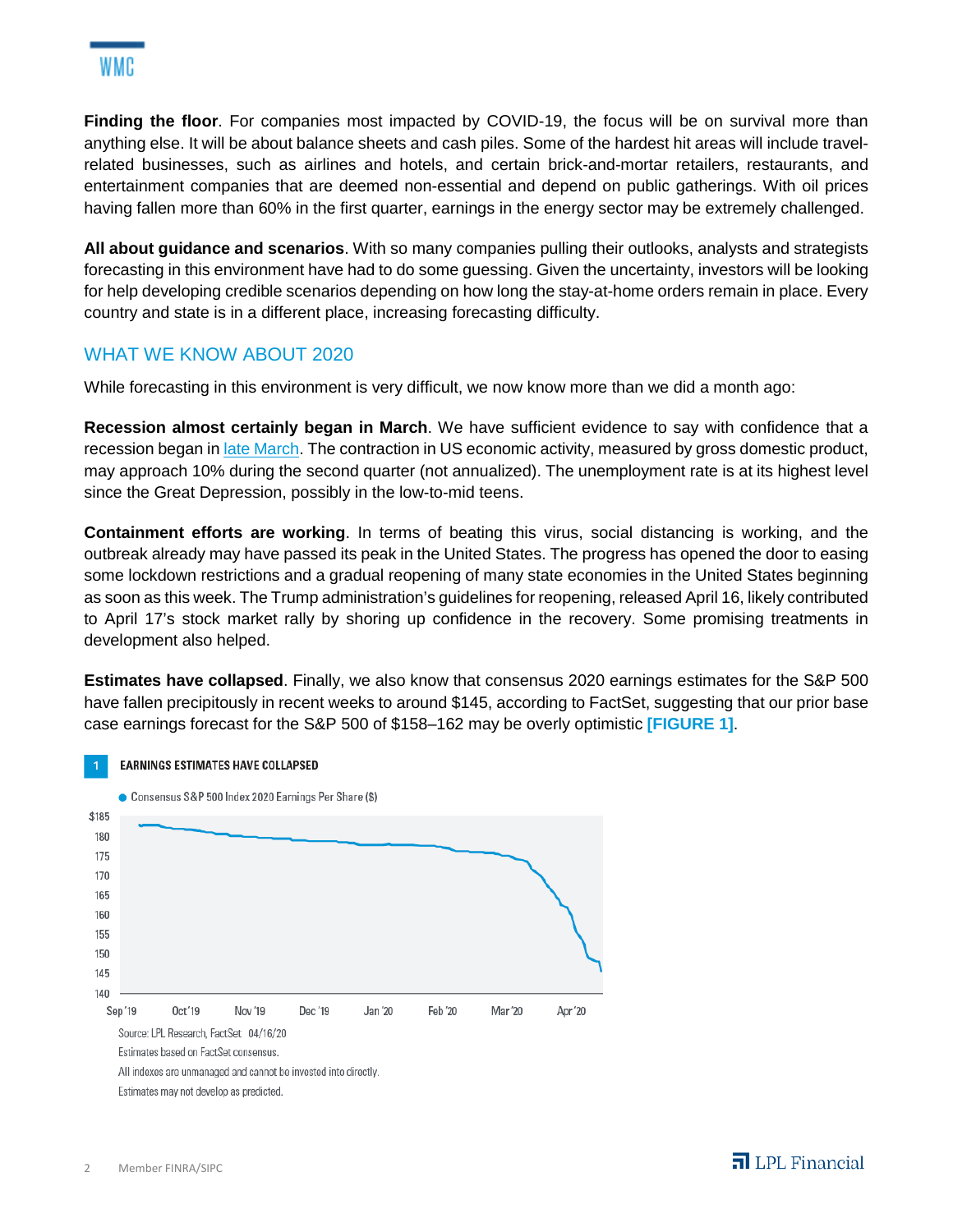## ADJUSTING 2020 ESTIMATES

Based on containment progress and prospects for recovery, we think \$138–142 in S&P 500 earnings per share (EPS) for 2020 (previously our bear case) is a reasonable target. That's about a 15% drop from 2019 and in the range of declines observed in prior short-lived recessions not accompanied by a full-blown financial crisis. We expect a strong second-half economic rebound, supported by massive fiscal and monetary stimulus, to help support a recovery in corporate profits. We also acknowledge uncertainty introduces downside risk.

## PLAYBOOK SUGGESTS NEAR-TERM CAUTION

We continue to follow our *[Road to Recovery Playbook](https://lplresearch.com/2020/04/15/gaining-confidence-in-a-covid-19-peak/)* to evaluate the market's bottoming process. We made two changes to our playbook last week **[Figure 2]**.

One was to Signal #1, "Confidence in the timing of a peak in new COVID-19 cases in the United States," which we upgraded from "monitoring daily" to "almost there." We hope to be able to declare the peak in new cases with confidence this week. The second was to Signal #4, "Sentiment and technical analysis indicate limited number of sellers remaining." Recent gains have removed oversold conditions, with the percentage of stocks in the S&P 500 above their 200-day moving average having crossed above 20% last week, after falling below 5% in late March, suggesting significant technical improvement taking place under the surface.

Two signals remain checked off. Job losses have given investors visibility into the severity of a US recession (#2), while massive policy responses from Washington, DC, and the Federal Reserve have helped shore up investor confidence and cushioned the economic blow (#5). The last signal, Signal #3, remains unchecked, with the S&P 500 now only 15% off of its February 19 high and no longer pricing in a recession.

For tactical investors, we believe patience is prudent here. We believe stocks have come too far, too fast and that a 5–10% pullback may be likely. Historically, patterns following prior bear market lows support this view.

For long-term investors, we continue to believe stocks may be more attractive than bonds at current valuations, and we would recommend overweight allocations to stocks, and a corresponding underweight to fixed income for suitable investors.

Our year-end 2020 fair value target range for the S&P 500 remains 3,150–3,200, less than 10% from April 17's close at the low end of the range.

### **ROAD TO RECOVERY PLAYBOOK**

 $\overline{2}$ 

#### WHAT WE ARE WATCHING TO GAUGE PROGRESS TOWARD STOCK MARKET'S BOTTOMING PROCESS

| <b>Signal</b>                                                                    | <b>Time to Buy?</b> |
|----------------------------------------------------------------------------------|---------------------|
| 1) Confidence in the timing of a peak in new COVID-19 cases in the United States | Almost There        |
| 2) Visibility into the probability and severity of a U.S. recession              | Already There       |
| 3) Markets have priced in a U.S. recession                                       | Almost There        |
| 4) Sentiment and technical analysis indicate limited number of sellers remaining | Almost There        |
| 5) Policy responses have been sufficient to restore confidence                   | Already There       |

Source: LPL Research, Bloomberg 04/15/20

The opinions and economic forecasts set forth may not develop as predicted and are subject to change.